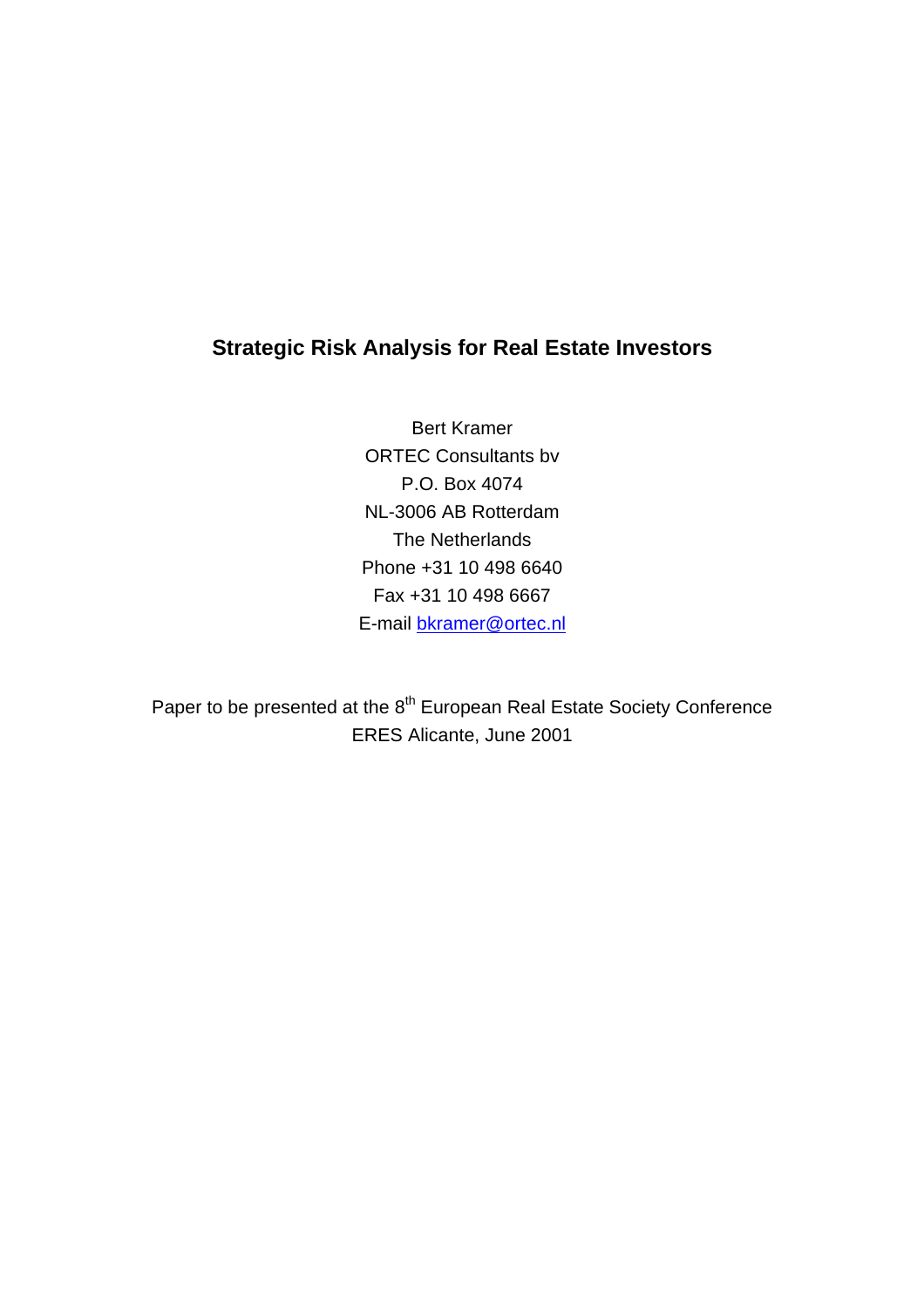# **Strategic Risk Analysis for Real Estate Investors**

#### **ABSTRACT**

By performing strategic risk analysis studies, investors can obtain insight into the risk – return characteristics of the current asset portfolio and into the most important risk drivers. Furthermore, via strategic risk analyses, investors can obtain insight into the relative effectiveness and efficiency of the policy instruments available to them. Policy instruments available to real estate investors are, for instance, sector (residential, retail, office) / market segment allocation and the term for new rental contracts. The selection of individual investments is not a policy instrument at the strategic level.

In the Netherlands, scenario analysis by means of Monte Carlo simulation is widely accepted by institutional investors to be the most appropriate way to perform strategic risk analyses. In this paper we describe the standard methodology used by these institutional investors. Up till now this methodology has hardly been applied to strategic risk analyses for (commercial) real estate portfolios. Apart from unfamiliarity with the methodology, one other reason for this is the lack of reliable historical data with respect to direct (rental income / market rents) and indirect (capital growth) returns on commercial real estate. In this paper we discuss some potential solutions to this problem. Finally, we show some preliminary results of a strategic risk analysis performed for a Dutch property investment company.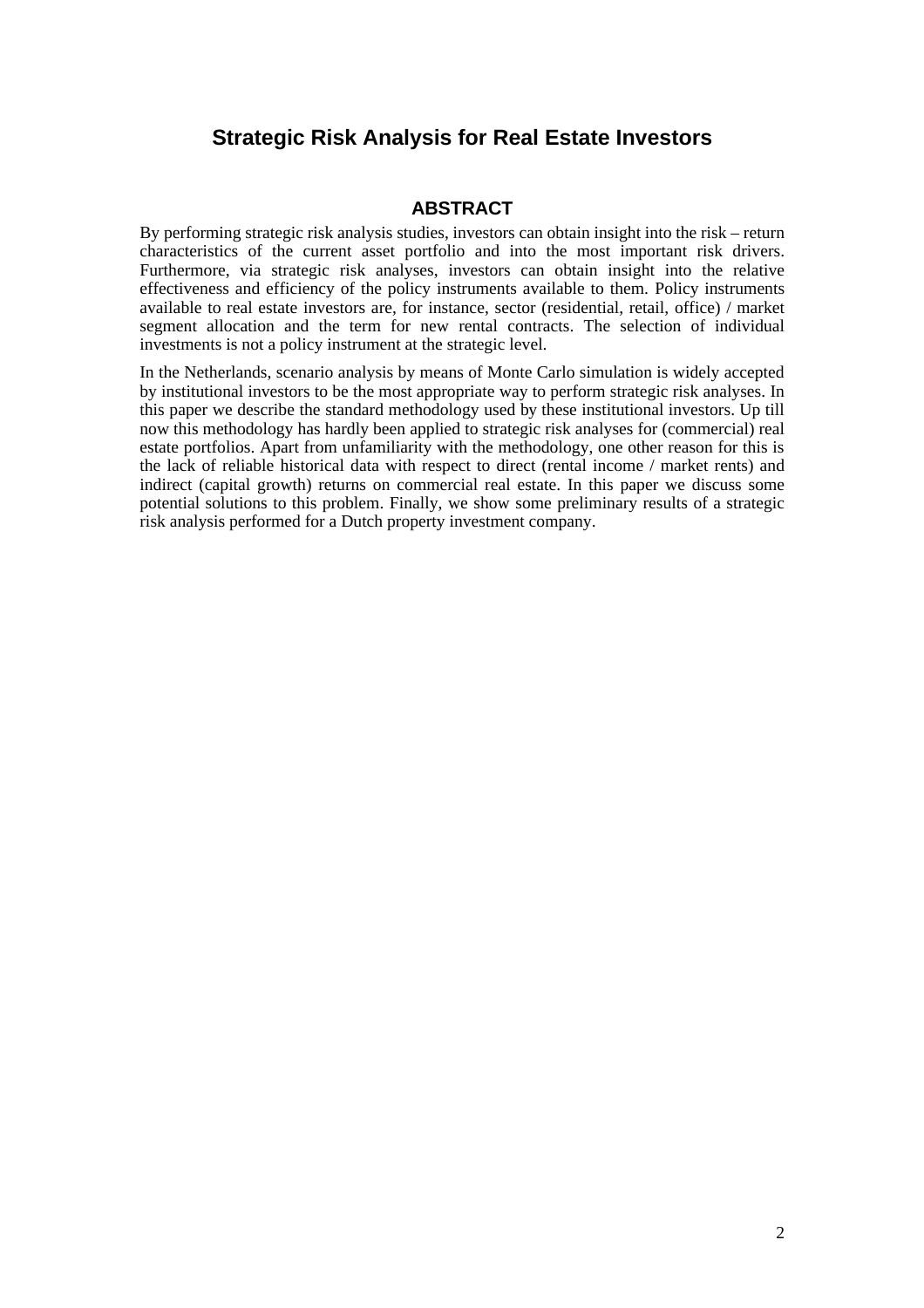### *INTRODUCTION*

Nowadays, institutional investors are quite familiar with quantitative methods for strategic risk analysis or Asset Liability Management (ALM) studies. In the Netherlands, virtually all large pension funds use ALM models to determine efficient<sup>1</sup> or 'optimal' asset mixes. With an ALM study, risk and return are not measured on the asset portfolio only, but on the entire fund including the liabilities. For over 80% of Dutch pension fund capital (over 450 billion Euro) the strategic asset mix is determined by an ALM study. Since the Dutch pension funds have started using ALM models in the 1980s and early 1990s, the asset mix has shifted from an average of 10% equities / 90% fixed income securities and real estate to a mix with 40% or even 60% equities. As a consequence of this shift, pension premiums could be reduced and the pensions could be improved. In the last few years, Dutch housing associations have also started using ALM models. Commercial real estate investors, however, are hardly using ALM of strategic risk analysis techniques.

For commercial real estate investors there are two important reasons to start using strategic risk analysis techniques. First of all, as an asset class real estate has to compete with, amongst others, equities and bonds. In the past, institutional investors often used a rule of thumb to decide on the amount of capital to invest in real estate. That is, approximately 10% was invested in real estate, and for the remaining 90% the allocation was determined by means of an ALM study. However, for more and more institutional investors this is becoming unacceptable. Institutional investors are putting more and more emphasis on quantitative founding of their strategic asset mix. Furthermore, benchmarking and performance evaluation are also becoming more important. To prevent institutional investors from (further) withdrawing from the property market, the real estate sector should be able to provide the institutional investors with reliable quantitative information on the risk-return characteristics of real estate, and on the correlation of real estate returns with other asset classes and with inflation. This information can be obtained by providing reliable real estate return series with a sufficiently long history (20 or more years) and by using strategic risk analysis techniques to calculate the characteristics of the own portfolio.

The second important reason to start using strategic risk analysis techniques is that it can provide real estate investors with essential insight into the risk – return characteristics of the current investment portfolio. Furthermore, a real estate investor can obtain insight into the relevant risk drivers (economic factors, demand / supply), in the (effectiveness of) policy instruments, the objectives, and into the connections between risk drivers, instruments and objectives. In this way, efficiency can be improved, management knows better what to do in extreme scenarios, and decisions are better founded. Strategic policy instruments available to real estate investors are, for instance, sector (residential, retail, office) / market segment allocation, country allocation, the term for new rental contracts, and the amount of leverage. The selection of individual investments is not a policy instrument at the strategic level.

In the following section, we describe the standard ALM methodology used by most Dutch institutional investors. Then, we will discuss the lack of reliable data, which is especially problematic for real estate investments, and we will discuss some potential solutions. Finally, as an example we present the results of a feasibility study performed for a large Dutch property investment company.

## *METHODOLOGY*

l

We propagate the use of (Monte Carlo) simulation in order to be able to assess the risks involved in implementing a specific strategy. With simulation a large number of scenarios is generated. These scenarios are obtained by random drawing from a specific distribution. All scenarios are equally likely. With this method it is possible to take into account the interdependencies between the different variables. When a sufficient number of scenarios is

 $<sup>1</sup>$  An asset mix is efficient when it has the lowest possible risk given a specific return, or when it has the</sup> highest possible return given a specific level of risk.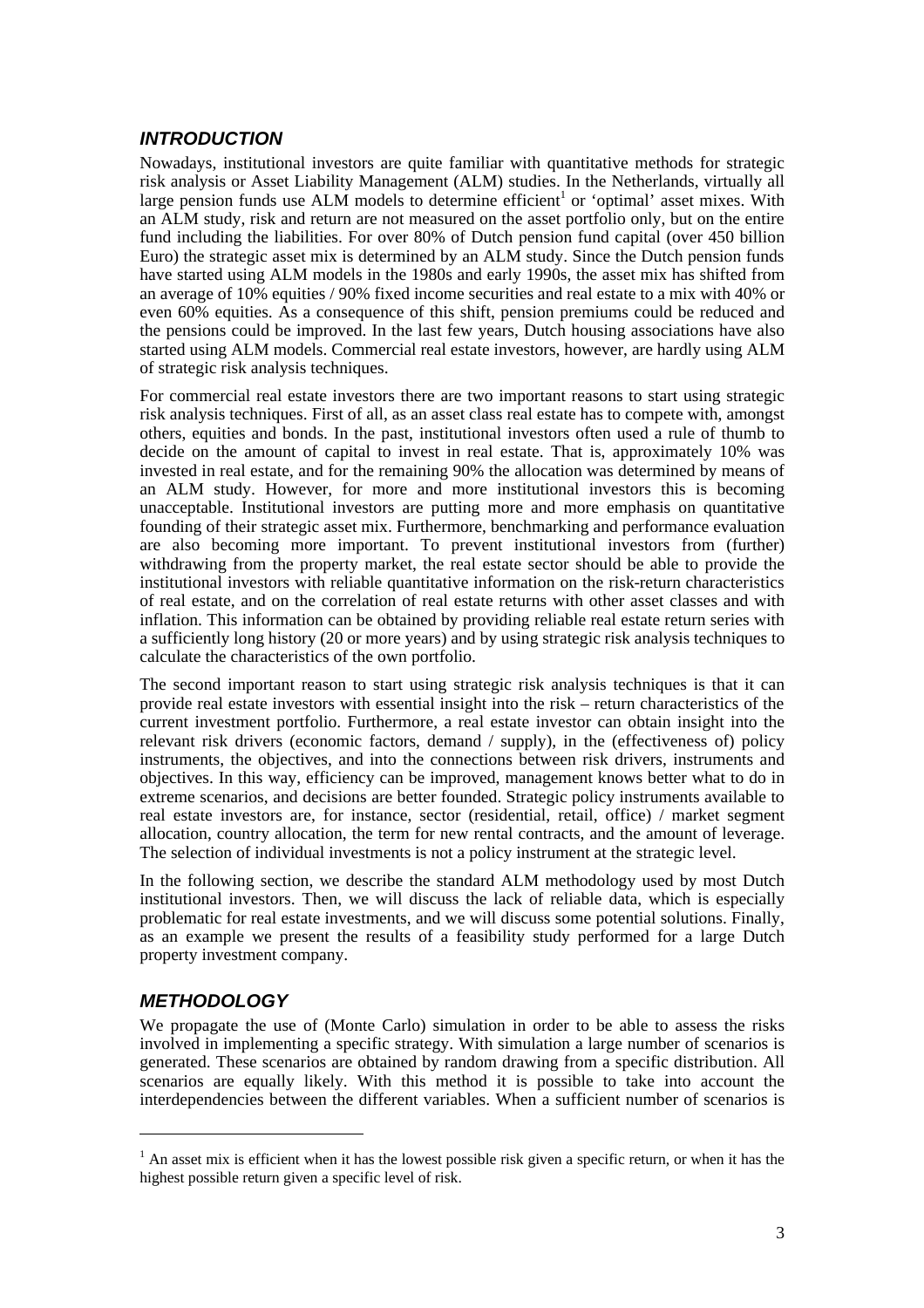generated, it is possible to estimate the likelihood of certain outcomes. We can actually calculate probabilities and quantify risks. With simulation it is possible to get an indication of both the expected return and the risk involved in a specific strategy. Thus, we can explicitly weigh return and risk, as for instance with the choice of the term of new loans.

We use econometric timeseries modelling to obtain a (multivariate) distribution function for the relevant economic and property market variables. The model is estimated on a dataset with historical timeseries for the variables used. The model we use guarantees that the statistical characteristics of the generated scenarios (i.e., expected values, volatility and dynamics) correspond with the statistical characteristics observed in the past (i.e., the historical timeseries used to estimate the model). This makes interpretation of the results relatively easy. Management can evaluate studied strategies in view of the historical periods that underlie the applied scenarios. We want to stress that the scenarios generated by the model should not be seen as forecasts of the future economic environment. Instead, our main goal is to test a strategy against possible / plausible future developments. The main objective of the model is to perform risk- and sensitivity-analysis. The methodology proposed here is already used by, amongst others, over 80 percent of the 50 largest Dutch pension funds, and by about 25 Dutch housing associations.

More specifically, we generate scenarios of the economic environment using a Vector Auto Regressive timeseries model of order one:

$$
y_{t 2} ? ? ? [(y_{t 21} ? ?) ? ?t,
$$
  

$$
?t \sim N(0, ?)
$$

where the notation  $N(?,?)$  denotes a Normal (Gaussian) distribution with average ? and covariance-matrix ? , ? is a matrix containing the autocorrelation coefficients between the different timeseries, and  $y_t$  is the vector containing the applied (transformed) timeseries in year *t*. This approach has also been used in comparable fields like the ALM model for housing associations described by Kramer and Van Welie (2001) and the ALM model for pension funds described by Boender, Van Aalst and Heemskerk (1998).

Auto regressive of order one means that variable values in period  $t + 1$  depend on (realised) variable values in period *t.* The underlying assumption of the model is that the realisation of *any* timeseries in year *t* is an explanatory variable for the distribution of *any* time series in year  $t + 1$ . Therefore, in this model all the timeseries serve both as independent and as dependent variable in the regression.

The estimated values of the parameters  $?$ ,  $?$  and  $?$ , and the values  $y_0$  of the time series in the initial period, completely specify the probability distribution for period  $t = 1$ . Drawing a sample point from this distribution generates a value for the vector  $y_1$ , which in turn specifies the distribution of  $y_2$ . Iteratively repeating this process generates a time path of vectors  $\{y_t | t$  $= 0...$  T}, which is used as a scenario of the development of macroeconomic and property market circumstances. After one scenario has been generated, the process described above can be started again at  $t = 1$  to generate a second scenario, etceteras.

With a very large number of draws, the means and covariances will be similar to the (theoretical) means and covariances that are specified in the distribution. To reduce the number of draws needed, the draws can be transformed in such a way that the first two moments of the distribution and the moments of the draws are exactly the same. In this way, the distributions of the economic and property market variables can be described very well, using (much) less scenarios.

#### *THE DATA PROBLEM*

To be able to use the VAR model described above, we need reliable historical timeseries. To obtain reasonable results, the absolute minimum number of (yearly) observations is 15. Twenty-five years of observations or more would, however, be better. In the ALM models for housing associations and pension funds, we usually base our scenarios on a historical period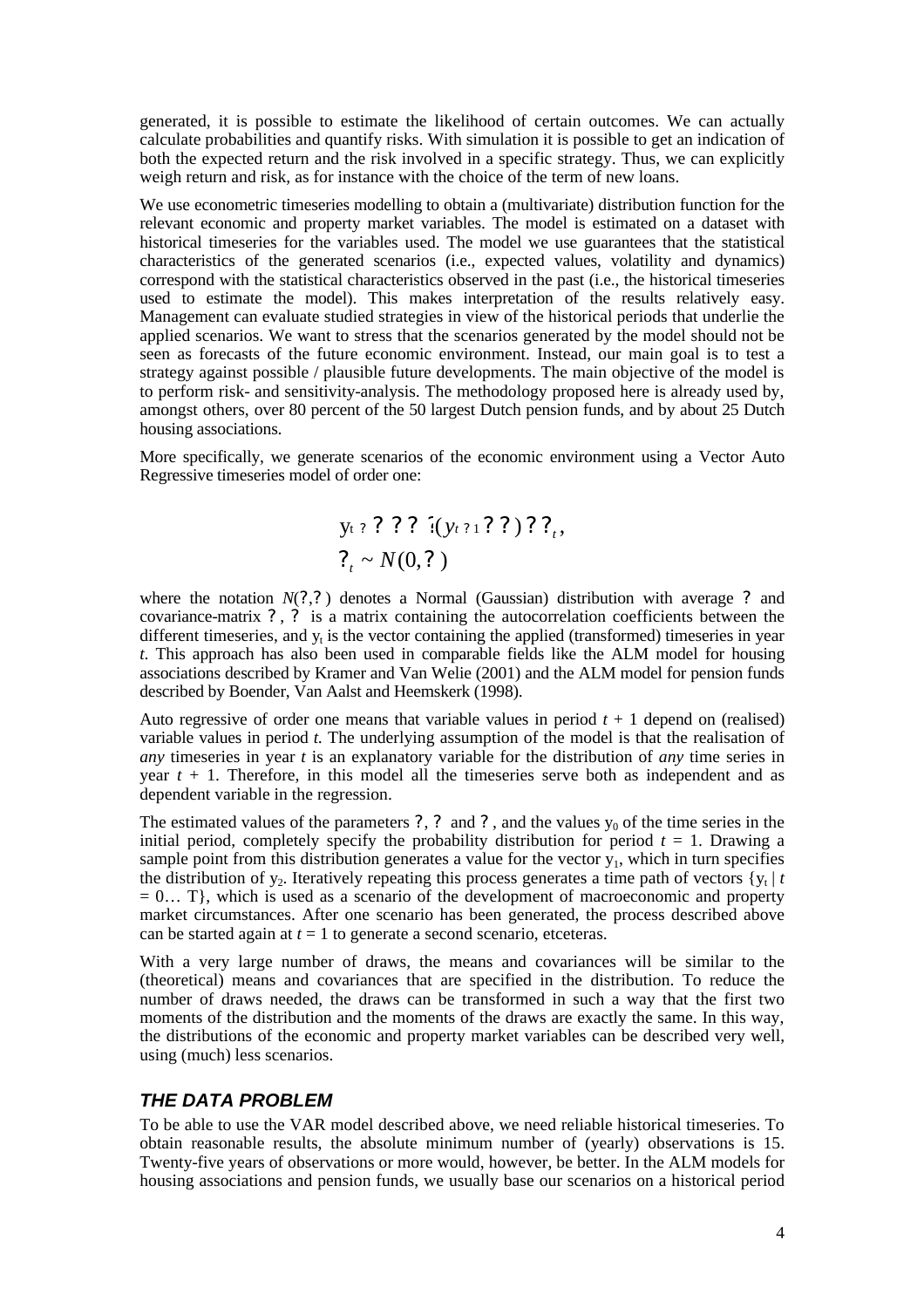of about 35 years. In most countries, however, there is a lack of reliable real estate return timeseries with sufficient history. In the Netherlands, for instance, the ROZ/IPD property index has been established in  $1995^2$ . ROZ is investigating the possibility to generate historic timeseries back to 1982. However, up till now their efforts have not led to very promising results (see Hordijk and Voorhorst, 2000).

Within Europe, the UK has the longest running index. The publicly available UK IPD index starts from 1981. With 20 years of data, the VAR approach can be applied. One major problem with the IPD and most other indices (like the US NCREIF Property Index) is that the capital growth (i.e., indirect return) figures are based on appraisals and not on transactions. Appraisal based indices suffer from the so-called smoothing effect. Consequently, the returns are less volatile than in reality. This does not have to be a problem as long as a company bases the (balance sheet) valuation of its real estate investments on appraisals, and it has no plans to sell part of its portfolio. In reality, however, in most cases market (i.e., transaction) values are very relevant in a strategic risk analysis study. After all, virtually all property investment companies do sell off part of their portfolio from time to time. In the literature, a number of unsmoothing techniques have been proposed. These techniques try to determine the true volatility of real estate returns. See for instance Geltner and Goetzmann (2000) or Fisher, Geltner and Webb (1994). A problem with these unsmoothing techniques is that you never know whether you have obtained the true volatility.

For institutional investors, one of the reasons to invest in real estate is that direct real estate is a better inflation hedge than other investment categories. That is, direct real estate investments are supposed to have a higher correlation with inflation than equity and bonds. Indirect real estate investment returns correlate much less with inflation. The high correlation with inflation, which is often found for direct real estate, can be partly explained by rental income following inflation. Another explanation is that appraisal values usually show a higher correlation with inflation than market (transaction) values. Therefore, especially when maximising the correlation between inflation and investment return is an important management objective, the method of valuation is an import issue in a risk analysis study.

When no or not enough data are available, a possible solution is to generate so-called derived series. To generate a derived series, an average value and a standard deviation have to be specified. Also, correlations with the timeseries used in the VAR model have to be given. Of course, not all combinations of several correlations, or combinations of the standard deviation and correlations are possible. For example, it is impossible to generate a series that is perfectly correlated with both the wage inflation and a total returns bonds series, and neither can one create a series that is strongly correlated with an equity series, but which has a very low standard deviation. Correlations that are not specified implicitly follow from the correlations that are specified. Given the mean, the standard deviation and the correlations, draws from a conditional<sup>3</sup> normal distribution are done for all years and all scenarios, after the economic scenarios have been generated.

To use a derived series for a (missing) real estate return series we have to specify the mean, the standard deviation and the correlations with the timeseries that are available. These characteristics can be obtained from different sources. First, when a timeseries is available, but not with enough history for the VAR model, we can use this timeseries to obtain the statistical characteristics. Of course, this approach would still require a significant number of (yearly) observations, but less than would be needed for direct use in the VAR model. Finally, expert opinion could be used to obtain the relevant characteristics. This approach is sometimes combined with one of the other two approaches. That is, one of the other

l

 $2$  ROZ/IPD measures returns to direct investment in property. The index reports total return, capital growth and income return for the property market as a whole and for the different sectors. The index represents over 80% of the value of the holdings of the financial institutions and quoted property companies.

<sup>&</sup>lt;sup>3</sup> That is, conditional on the scenarios.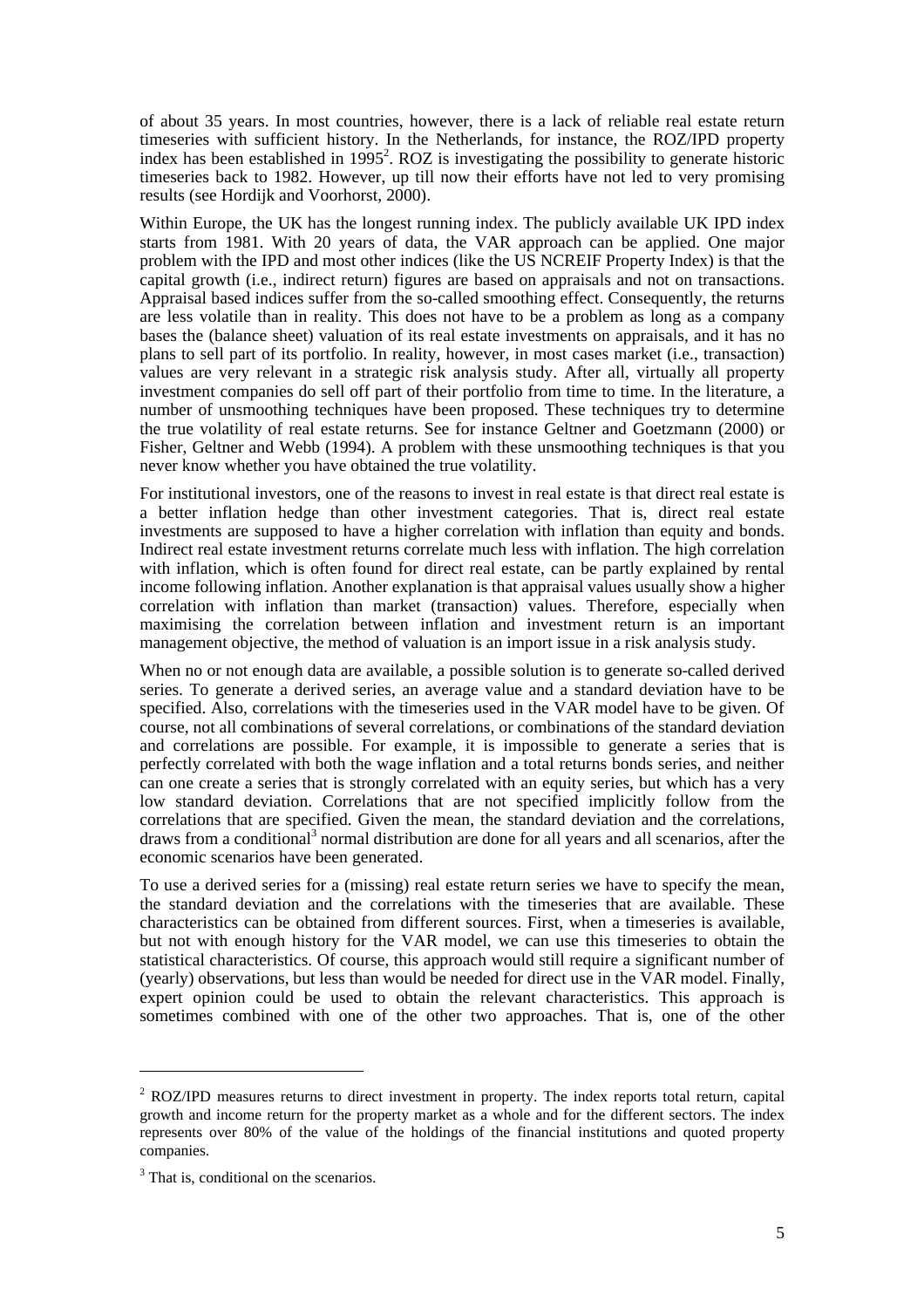approaches is used to obtain a first estimate of the mean, standard deviation and correlations. Then, an expert is asked to adjust the characteristics, if necessary.

## *AN EXAMPLE*

As an example, we present the results of a feasibility study performed for a large Dutch property investment company. The composition of the investment portfolio is 35% residential, 35% retail and 30% office. The main aim of this study was to show the usefulness of the methodology described above. As the model is based on a large number of simplifying assumptions, the results should only be seen as indicative.

We use the VAR model described above to generate scenarios for the future economic environment. The following relevant historical time series were available with a sufficient number of observations (i.e., going back to 1975 or earlier):

- 1. Price inflation;
- 2. Wage inflation;
- 3. Interest rate on cash (i.e., 3-month treasury bills);
- 4. Long interest rate (i.e., effective yield on long term government bonds);
- 5. Gross Domestic Product;
- 6. Repeated sales index of house prices;
- 7. Supply of office space (in square metre);
- 8. Supply of retail space (in square metre).

These time series do not cover all relevant (macro) economic uncertainties. Missing series are, for instance, indices for the market values (i.e., indirect return) and market rents (i.e., direct return) of offices and retail. The most obvious choice for these series would be the ROZ/IPD indices. However, these indices are only available from 1995. Consequently, these indices cannot be used in the VAR model. In the following sections, we will show how we have estimated direct and indirect return on offices and retail.

Projects that will be sold off are assumed to be valued at market value. Projects that will be kept in the portfolio (at least for the coming 10 or so years) are assumed to be valued at investment value. The investment value is calculated as:

Investment value(t) =  $q * (1/d) *$  market rent(t)

Where q is a quality factor, discount factor  $d = r + s$  with  $s =$  risk premium and  $r =$  real longterm risk-free interest rate. The risk premium will differ between residential, office and retail. In this study, we have assumed a risk premium of 1.5% for residential, 2.0% for retail and 2.25% for offices. The quality factor can be derived as the initial values (i.e., at  $t = 0$ ) for the investment value, the market rent and the discount factor are known. The development of investment values over time will be scenario-dependent, as both the discount factor (i.e., the real interest rate) and the market rent are scenario-dependent.

#### Residential portfolio

For the houses in the residential portfolio, the following information is needed at the project level: number of houses, year of construction, current rent level, current investment value, current market value, vacancy rate, sell of (yes/no) label, and operating cost prognosis. It is assumed that market rents equal the actual rents. Rents are assumed to follow inflation. The development of the market value can be determined as follows:

Market value(t) = market value(t-1) \* change in repeated sales index(t).

To incorporate new investments in residential projects, the following information is needed for the coming years: per year the number of new houses acquired, the investment (acquisition costs), the net initial yield (NIY) and the expected yearly operating costs. It is assumed that new residential projects are investment projects. Furthermore, the initial market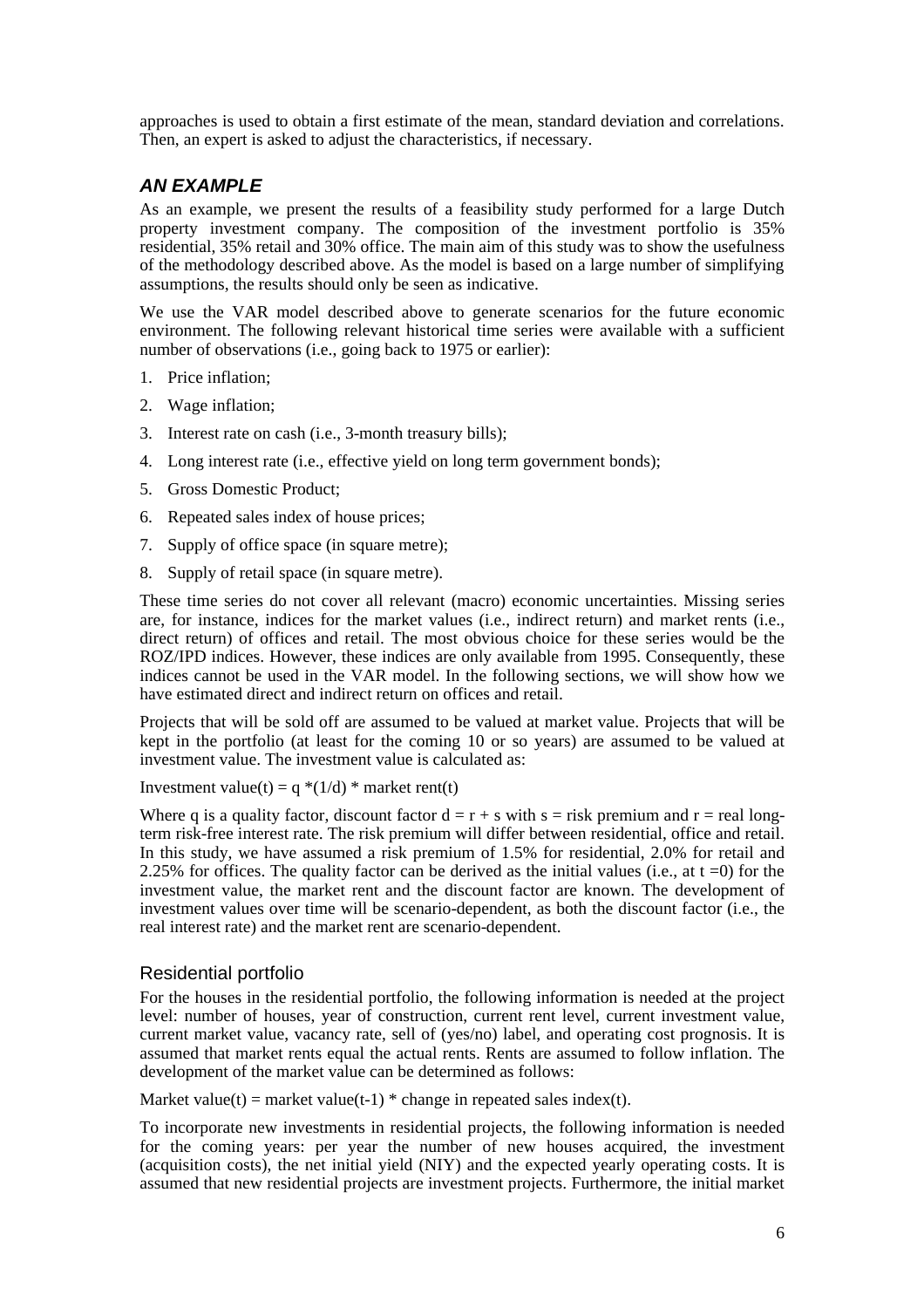value, initial investment value and the amount invested are assumed to be equal. Finally, given a presupposed profit margin in the NIY and a quality factor of one, the initial rent level can be derived.

# Retail portfolio

For the retail portfolio, the following information is needed per rented object: the current rent, the market rent, the remaining term of the rental contract, operating cost prognosis, and investment value. As we don't have indices for the development of market values, we assume that market value equals 105% of investment value. Furthermore, we assume that when a rental contract terminates, the actual rent level is set at the market rent at that time. During the term of a contract, actual rents are assumed to follow inflation.

From an earlier study, the property investment company had available an index for the development of retail market rents. As this index only runs up to 1990, it can not be used in the VAR model. It was, however, possible to use this index to estimate a statistical relationship between retail market rents and economic timeseries that are used in the VAR model. We have run regressions between the retail market rent index and change in supply, inflation, economic growth, and the long interest rate. The best fit was obtained with the following equation:

Real market rent growth retail (t) =  $0.016 - 0.164*$ change in retail supply (t-2)

Thus, market rents react to developments in supply with a delay of two years. With a historical average supply increase of 5.2%, this function leads to an average real market rent increase of 0.67%. The correlation between real increase of market rents and change in supply 2 years back is –0.69. Management's expectations are that market rents will follow inflation (i.e., average real growth will be zero). In the risk analysis study, we have therefore lowered the constant in the equation such that the expected value is zero.

Vacancy rates are related to economic growth (i.e., ? GDP). Vacancy is measured as the number of months an object remains vacant after a rental contract has been terminated. Lower economic growth leads to longer gaps between two rental contracts.

The input for future retail investments is almost equal to that for residential investments. The only additional information needed is the expected term of the rental contracts.

## Office portfolio

The model for the office portfolio is almost equal to that for the retail portfolio, only the parameters are different. That is, the same input is needed; market value equals 105% of investment value; and during the term of a contract, actual rents are assumed to follow inflation during the term of a contract. Furthermore, as with the retail portfolio, vacancy rates are related to economic growth.

Office market rent indices were not available with a sufficient number of observations to run statistical regressions. We have therefore assumed that for office market rents, the same relation holds as for retail market rents. That is:

Real market rent growth office (t) = constant  $-0.164*$  change in office supply (t-2)

Furthermore, management's expectations are that office market rents will not be able to follow inflation for existing offices. That is, market rents for new offices will follow inflation. However, the existing office portfolio ages and will not be able to follow this development. The constant can be set such that the expected real market rent growth is in line with management's expectations.

#### Risk analysis

With the model described above, we can obtain prognoses for profit & loss accounts, balance sheets and cash flows, both for the company as a whole as for the different portfolios (residential, retail and office). Each scenario from the VAR model leads to another prognosis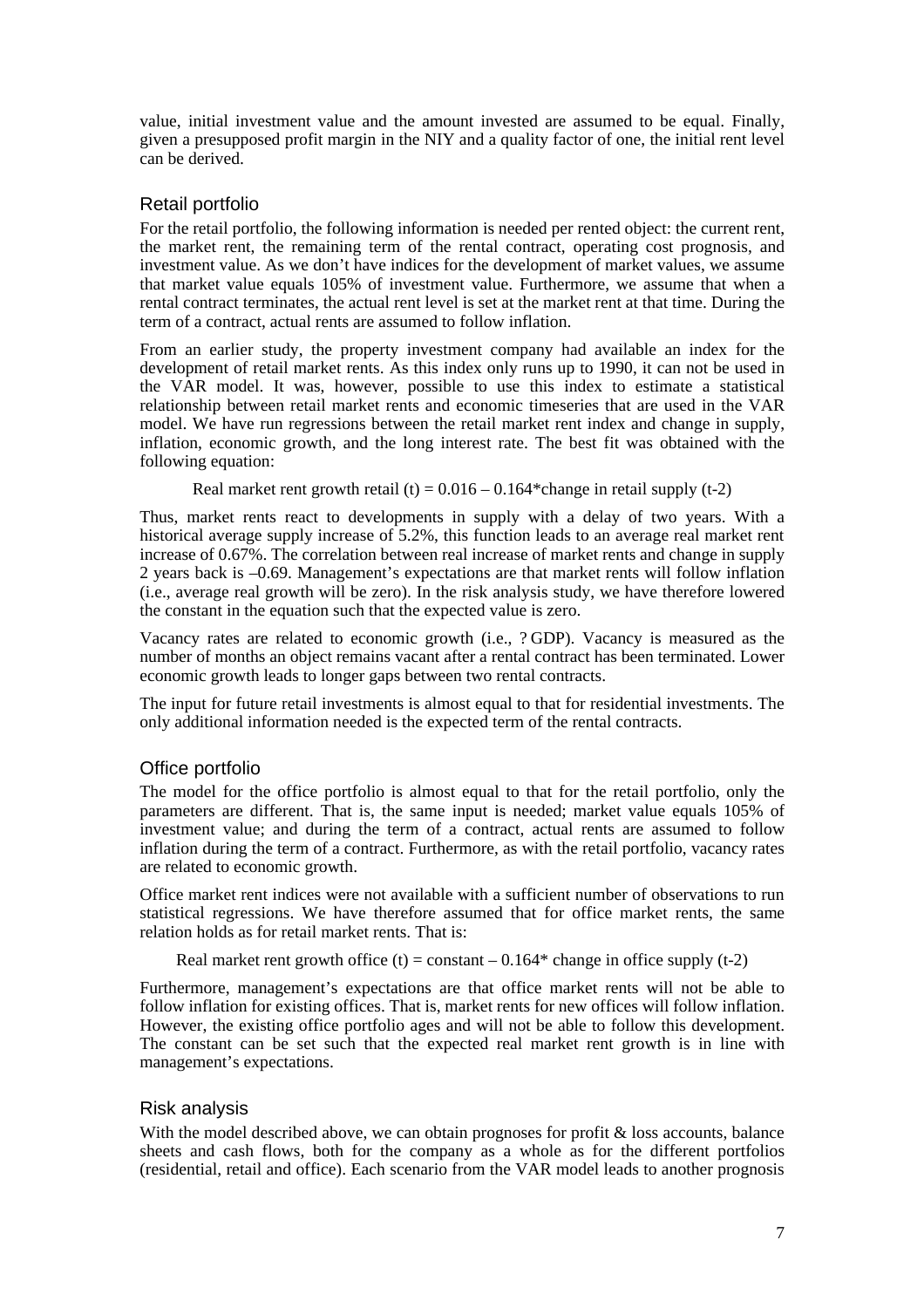for the financial statements. In this study we have worked with 200 scenarios. This leads to 200 prognoses for the financial statements and thus also for direct, indirect and total returns. Therefore, with these 200 prognoses we can obtain estimates of the probability distributions for the returns. With these probability distributions, we can test whether certain objectives are met given a strategy specified by management.

The management has specified the following objectives:

- ?? Maximisation of average total return;
- ?? Minimisation of the standard deviation of the total return (i.e., maximum predictability);
- ?? Maximisation of the correlation between total return and inflation<sup>4</sup>;
- ?? Minimisation of the probability that the total return drops below 4%.

In the first stage of this study, we have looked at the risk-return characteristics<sup>5</sup> of the current strategy of the company. In the second stage, we have analysed the sensitivity of the results to changes in the proportion of new investments allocated to residential, retail and office and to changes in the term of new rental contracts.

Figure 1 (top row) shows scenario clouds for total, direct and indirect return for the base case, the current management strategy. A scenario cloud presents the development over time of one specific variable for each individual scenario. With 200 scenario's, this leads to a 'cloud' of 200 lines showing the development of the variable over time. In this example: from 1998 to 2006. In the figure, each yellow line represents one individual scenario. The red line represents the average over all 200 scenarios. The blue line highlights one specific individual scenario.

#### <Take in Figure 1>

The three return scenario clouds in the top row of figure 1 all have the same dimensions (vertical axis: -8% to +20%, horizontal axis: year 1998 to 2006). We can see that virtually all uncertainty (or volatility) in the total return arises from uncertainty in the indirect return.

For an investment company, it is useful to know the external variables it is sensitive to. This knowledge can be used to look for possible ways to reduce (extreme) sensitivity. As an example, the blue line in the total return scenario cloud represents a scenario with belowaverage returns over the entire simulation horizon. This same scenario (scenario 54, as can be seen in the square brackets) is also marked in the other scenario clouds. We can now see that this below-average total return coincides with dropping house prices (house price increase remains below zero over the entire horizon), high real interest rates (and thus low investment values) and low price inflation (or even deflation, leading to low, or no, rent increases).

The scenario clouds can be used to extract risk and return measures. A risk-return field can then be used to compare strategies on the dimensions risk and return. From the objectives defined by management we can deduce the following risk and return measures: average total return, average correlation with inflation, standard deviation of total return, and the probability that total return drops below 4%. In figures 2, 3 and 4 we show risk-return fields for the allocation of new investments to the sectors (residential, retail or office). The following strategies have been analysed (the percentages between brackets report the resulting allocation to residential, retail and offices in 2006):

1. Base case (45%; 30%; 25%);

 $\overline{\phantom{a}}$ 

- 2. Only new residential investments (84%; 5%; 11%);
- 3. Only new retail investments (18%; 71%; 11%);

<sup>&</sup>lt;sup>4</sup> First calculating the correlation over the simulation horizon (in this case 1998-2006) for each scenario, and then taking the average over the 200 scenarios determines the correlation between total return and inflation.

 $<sup>5</sup>$  The risk-return characteristics specify whether or not an objective has been realised.</sup>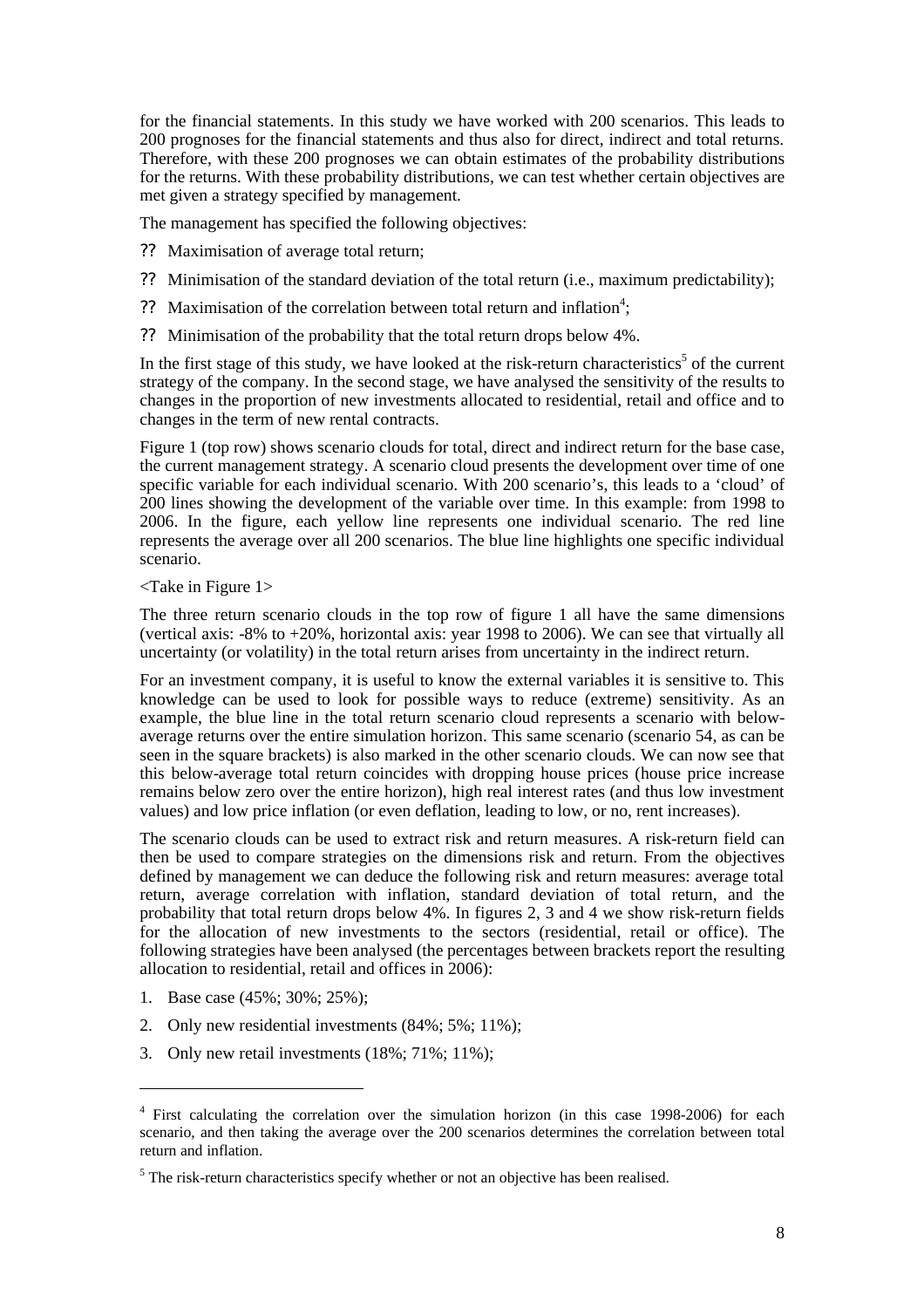- 4. Only new office investments (18%; 5%; 77%);
- 5. No new investments (30%; 42%; 28%).

#### <Take in Figure 2>

In all three figures, the average total return is on the horizontal axis. In Figure 2, the average correlation with inflation is on the vertical axis. In this case, management would be interested in strategies maximising the values on both axes. Therefore, only the base case and investing in retail or residential are efficient strategies given the current measures. Investing in residential (strategy 2) leads to the highest correlation with inflation (41%), but also to the lowest average total return (9.6%). Investing in retail (strategy 3) leads to the highest average total return (10.2%) but has a lower correlation with inflation (35%).

<Take in Figure 3>

In Figure 3, the standard deviation of total return is on the vertical axis. Management wants to minimise this risk measure. With the current risk and return measures, investing in residential no longer is efficient. Instead, investing in offices (strategy 4) has become efficient. Finally, in figure 4 the probability of a total return below 4% is on the vertical axis. With this risk measure, only investing in retail remains efficient.

#### <Take in Figure 4>

From these figures we can conclude that the 'best' strategy depends on the risk and return measures chosen. It is up to the management to decide which measures are most relevant to them. Given a choice for the risk and return measures, the management can quantitatively found the strategic choices made. First, non-efficient strategies can be identified. Then, an acceptable range has to be defined for the risk and for the return measure. Within this acceptable range, the final strategy can be chosen from the set of efficient strategies.

By presenting strategies in risk-return fields like the ones presented above, it is very easy to compare the strategies in terms of both expected return and risk. Furthermore, acceptable and non-acceptable strategies can be easily distinguished. Finally, it is also possible to analyse the effectiveness of instruments. If we define different strategies that only differ in one specific instrument, we can derive the impact of this instrument by looking at the differences between the strategies in the risk-return field. When we compare different strategies where different instruments are adjusted relative to the default, we can determine the relative impact of the instruments.

## *CONCLUSIONS*

We propagate the use of scenario analysis by means of simulation to perform strategic risk analysis studies. This approach can provide the management of property investment companies with essential insight into the companies' risk-return profile, the relevant risk drivers, and into the (relative) effectiveness of the policy instruments available to them. Furthermore, it can lead to an improved, integral, management of the company. With this approach, strategic choices can be founded. Furthermore, this approach can be used to justify and communicate the choices to the stakeholders (such as shareholders and employees).

The results presented in the example are very preliminary. The main aim of the study was to show the usefulness of the approach. The reliability of the results will heavily depend on the quality of the timeseries used in the VAR model. In countries with sufficient (reliable) real estate timeseries, our approach can be applied easily. In most countries, however, a lot of work still has to be done in the field of timeseries construction. However, in order to compete with other investment classes like equity and bonds, it is essential for the property market as a whole to have reliable direct and indirect return timeseries. After all, institutional investors are putting more and more emphasis on quantitative founding of strategic choices. Benchmarking and performance-evaluation are also getting even more important. The property market cannot afford to stay behind.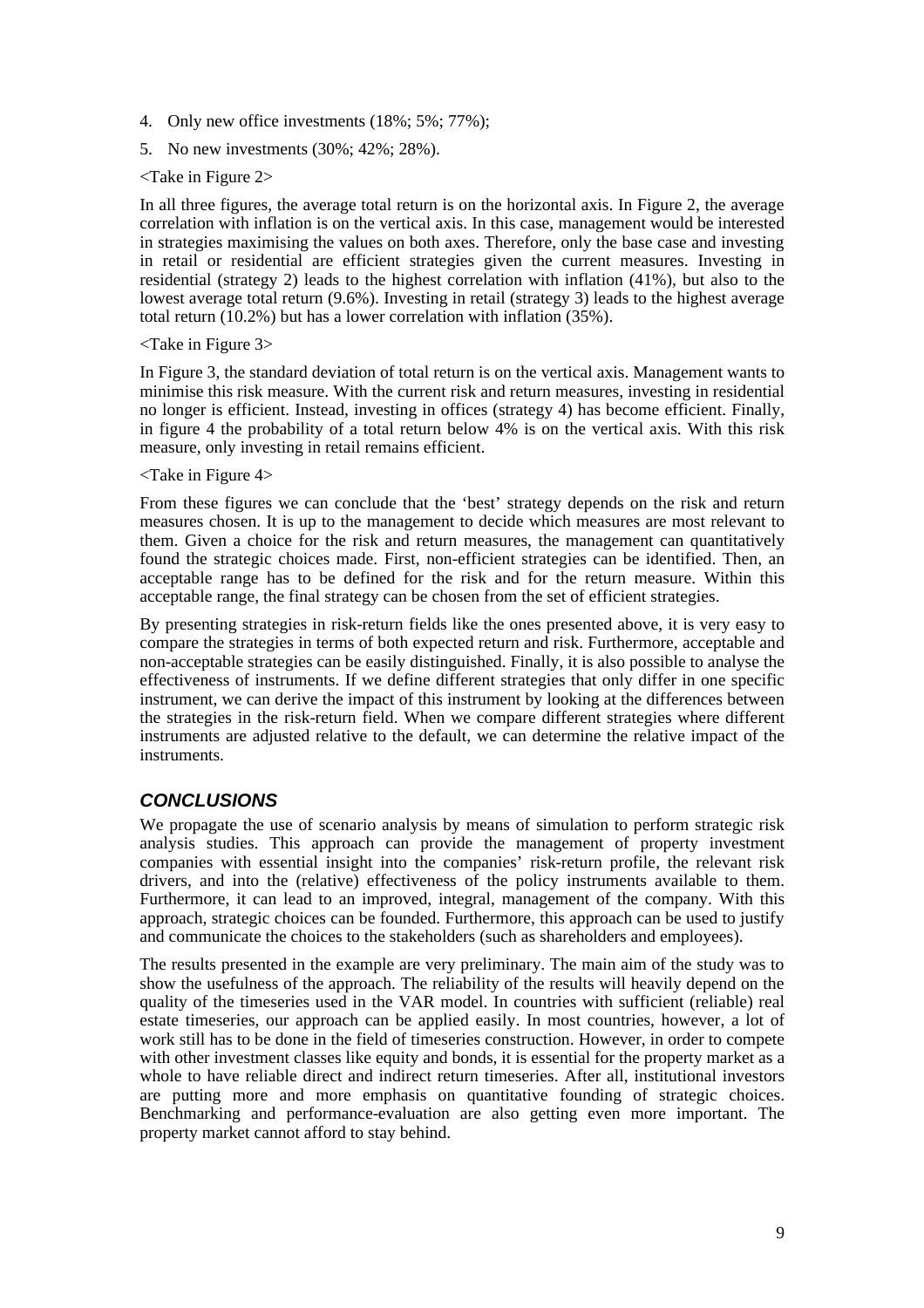## *REFERENCES*

Boender, C. G. E., Van Aalst, P. C., and Heemskerk, F. (1998), "Modelling and Management of Assets and Liabilities of Pension Plans in The Netherlands", in *World Wide Asset and Liability Modeling* (W. T. Ziemba, and J. M. Mulvey, Eds.), pp. 561-580, Cambridge University Press.

Fisher, J. D., Geltner, D. M., and Webb, R. B. (1994), "Value Indices of Commercial Real Estate: A Comparison of Index Construction Methods", *The journal of real estate finance and economics*, vol.9, nr.2, pp. 137-164.

Geltner, D., and Goetzmann, W. (2000), "Two Decades of Commercial Property Returns: A Repeated-Measures Regression-Based Version of the NCREIF Index", *The journal of real estate finance and economics*, vol.21, nr.1, pp. 5-21.

Hordijk, A., and Voorhorst, J. (2000), "Developing historical time series in a market without external market valuations", paper presented at the 7<sup>th</sup> European Real Estate Society Conference, Bordeaux (France), June 2000.

Kramer, B., and Van Welie, T. (2001), "An Asset Liability Management Model for Housing Associations", *Journal of Property Investment & Finance*, forthcoming.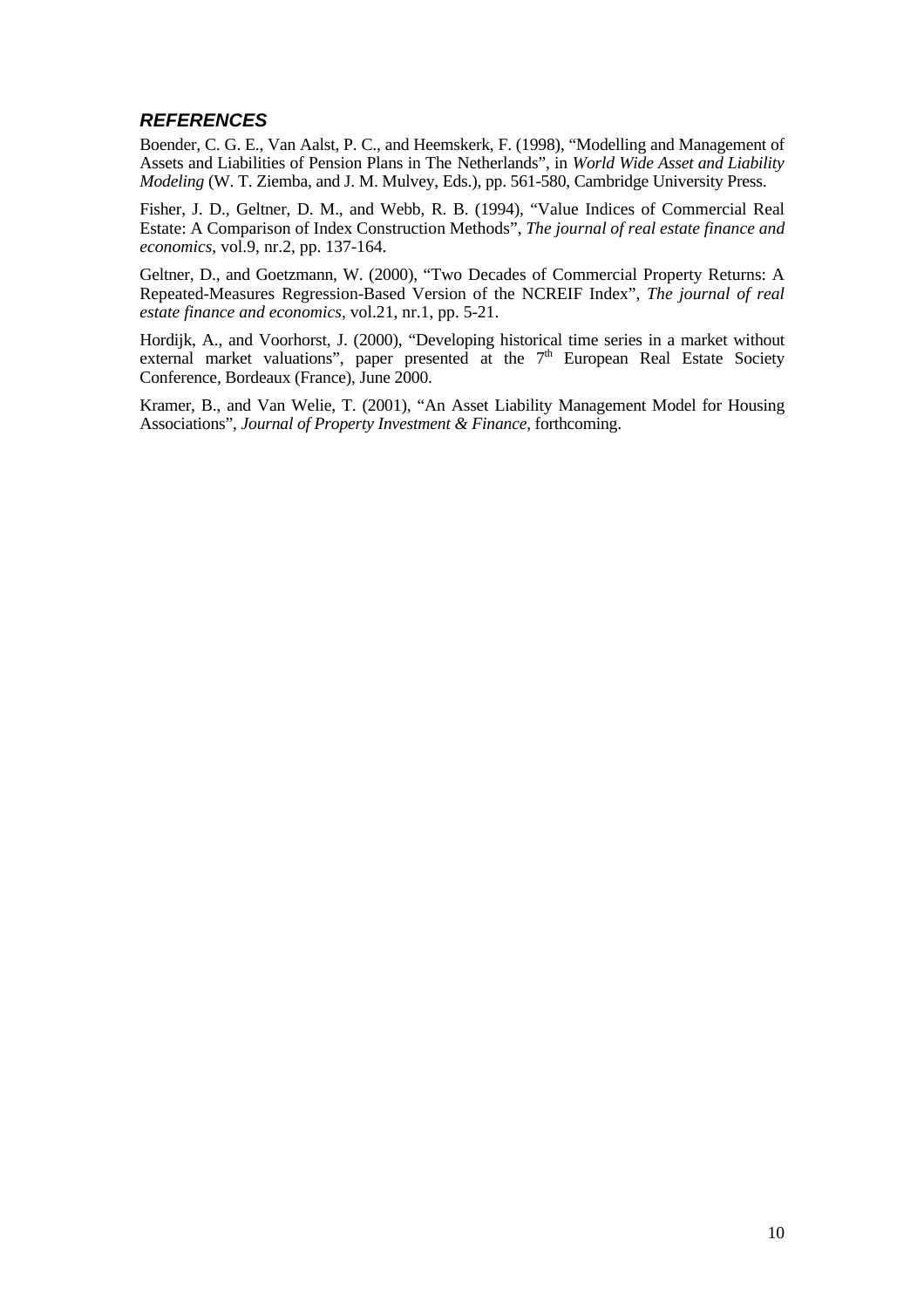

**Figure 1: Scenario clouds for the base case, 200 scenarios**

**Figure 2: Risk-return field for new investment allocation, average correlation with inflation**